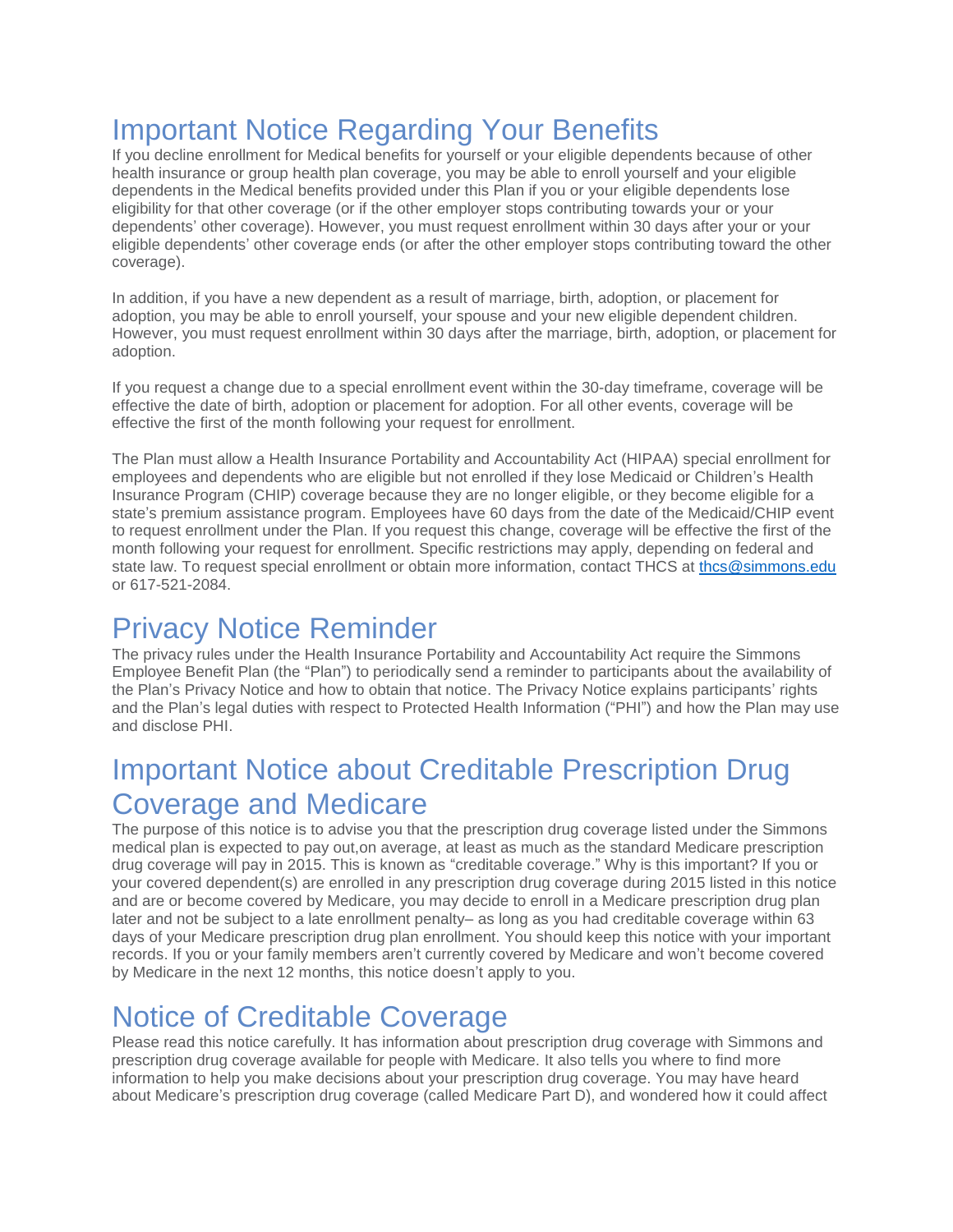you. Prescription drug coverage is available to everyone with Medicare through Medicare prescription drug plans. All Medicare prescription drug plans provide at least a standard level of coverage set by Medicare. Some plans also offer more coverage for a higher monthly premium.

Individuals can enroll in a Medicare prescription drug plan when they first become eligible, and each year from October 15 through December 7. Individuals leaving employer/union coverage may be eligible for a Medicare Special Enrollment Period (SEP).

If you are covered by one of the Simmons prescription drug plans listed below, you'll be interested to know that coverage is, on average, at least as good as standard Medicare prescription drug coverage for 2015. This is called creditable coverage. Coverage under these plans will help you avoid a late Medicare Part D enrollment penalty if you are or become eligible for Medicare and later decide to enroll in a Medicare prescription drug plan.

- BCBSMA HMO Higher Ed Blue Plan
- **BCBSMA PPO Higher Ed Blue Plan**

If you decide to enroll in a Medicare prescription drug plan and you are an active employee or family member of an active employee, you may also continue your employer coverage. In this case, the employer plan will continue to pay primary or secondary as it had before you enrolled in a Medicare prescription drug plan. If you waive or drop Simmons coverage, Medicare will be your only payer. You can re-enroll in the employer plan at annual enrollment or if you have a special enrollment event for the Simmons plan.

You should know that if you waive or leave coverage with Simmons and you go 63 days or longer without creditable prescription drug coverage (once your applicable Medicare enrollment period ends), your monthly Medicare Part D premium will go up at least 1% per month for every month that you did not have creditable coverage. For example, if you go 19 months without coverage, your Medicare prescription drug plan premium will always be at least 19% higher than what most other people pay. You'll have to pay this higher premium as long as you have Medicare prescription drug coverage.

In addition, you may have to wait until the following October to enroll in Medicare Part D.

You may receive this notice at other times in the future – such as before the next period you can enroll in Medicare prescription drug coverage, if this Simmons coverage changes, or upon your request.

## For more information about your options under Medicare prescription drug coverage

More detailed information about Medicare plans that offer prescription drug coverage is in the **Medicare & You handbook**. Medicare participants will get a copy of the handbook in the mail every year from Medicare. You may also be contacted directly by Medicare prescription drug plans. Here's how to get more information about Medicare prescription drug plans:

- Visit **www.medicare.gov** for personalized help.
- Call your State Health Insurance Assistance Program (see a copy of the Medicare & You handbook for the telephone number).
- Call **800-MEDICARE** (**800-633-4227**). TTY users should call **877-486-2048**.

For people with limited income and resources, extra help paying for a Medicare prescription drug plan is available from the Social Security Administration (SSA). For more information about this extra help, visit SSA online at **www.socialsecurity.gov** or call **800-772-1213** (TTY **800-325-0778**).

**Remember:** Keep this notice. If you enroll in a Medicare prescription drug plan after your applicable Medicare enrollment period ends, you may need to provide a copy of this notice when you join a Part D plan to show that you are not required to pay a higher Part D premium amount.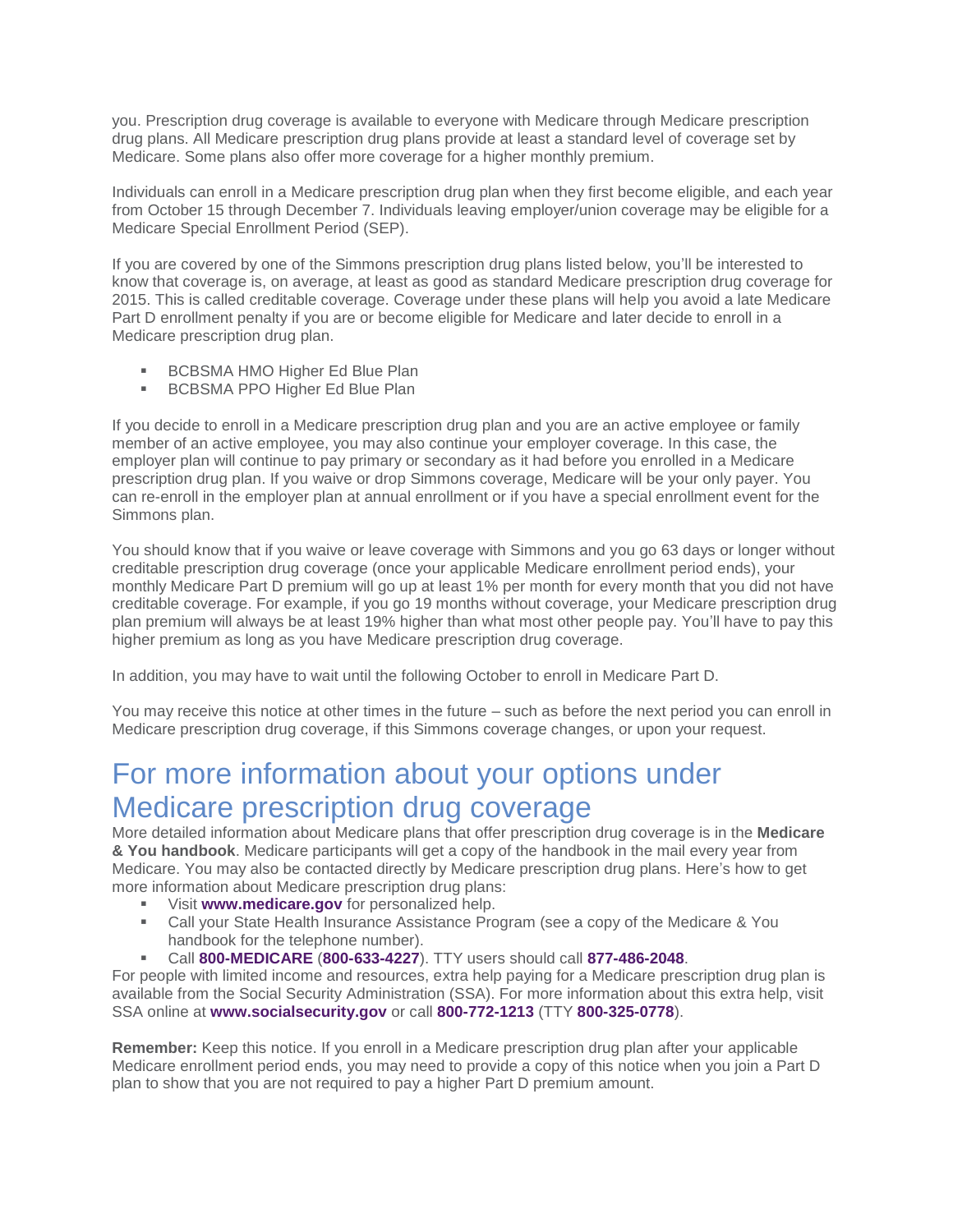For more information about this notice or your prescription drug coverage, contact:

**Talent & Human Capital Strategy Simmons College 300 The Fenway Boston, MA 02115 Phone: 617-521-2084 Email: [thcs@simmons.edu](mailto:thcs@simmons.edu)**

Date of Notice: May 2015

# Women's Health and Cancer Rights Act

As required by federal law, these benefits include reconstructive surgery for a member who is receiving benefits for a mastectomy and who elects breast reconstruction in connection with the mastectomy. This health plan provides benefits for: all stages of reconstruction of the breast on which the mastectomy was performed; surgery and reconstruction of the other breast to produce a symmetrical appearance; and prostheses and treatment of physical complications at all stages of mastectomy, including lymphedemas. These services will be furnished in a manner determined in consultation with the attending physician and the patient.

## Newborns' and Mothers' Health Protection Act of 1996

Group health plans and health insurance issuers generally may not, under federal law, restrict benefits for any hospital length of stay in connection with childbirth for the mother or newborn child to less than 48 hours following a vaginal delivery, or less than 96 hours following a cesarean section. However, federal law generally does not prohibit the mother's or newborn's attending provider, after consulting with the mother, from discharging the mother or her newborn earlier than 48 hours (or 96 hours as applicable). In any case, plans and issuers may not, under federal law, require that a provider obtain authorization from the plan or the issuer for prescribing a length of stay not in excess of 48 hours (or 96 hours).

To obtain a copy of the Privacy Notice or for more information on the Plan's privacy policies or your rights under Health Insurance Portability and Accountability Act (HIPAA), you may contact THCS.

# Premium Assistance Under Medicaid and the Children's Health Insurance Program (CHIP)

If you or your children are eligible for Medicaid or CHIP and you're eligible for health coverage from your employer, your state may have a premium assistance program that can help pay for coverage, using funds from their Medicaid or CHIP programs. If you or your children aren't eligible for Medicaid or CHIP, you won't be eligible for these premium assistance programs but you may be able to buy individual insurance coverage through the Health Insurance Marketplace. For more information, visit **www.health care.gov**.

If you or your dependents are already enrolled in Medicaid or CHIP and you live in a State listed below, contact your State Medicaid or CHIP office to find out if premium assistance is available.

If you or your dependents are NOT currently enrolled in Medicaid or CHIP, and you think you or any of your dependents might be eligible for either of these programs, contact your State Medicaid or CHIP office or dial **877-KIDS NOW** or **www.insurekidsnow.gov** to find out how to apply. If you qualify, ask your state if it has a program that might help you pay the premiums for an employer-sponsored plan.

If you or your dependents are eligible for premium assistance under Medicaid or CHIP, as well as eligible under your employer plan, your employer must allow you to enroll in your employer plan if you aren't already enrolled. This is called a "special enrollment" opportunity, and you must request coverage within 60 days of being determined eligible for premium assistance. If you have questions about enrolling in your employer plan, contact the Department of Labor at **www.askebsa.dol.gov** or call **866-444-EBSA (3272)**.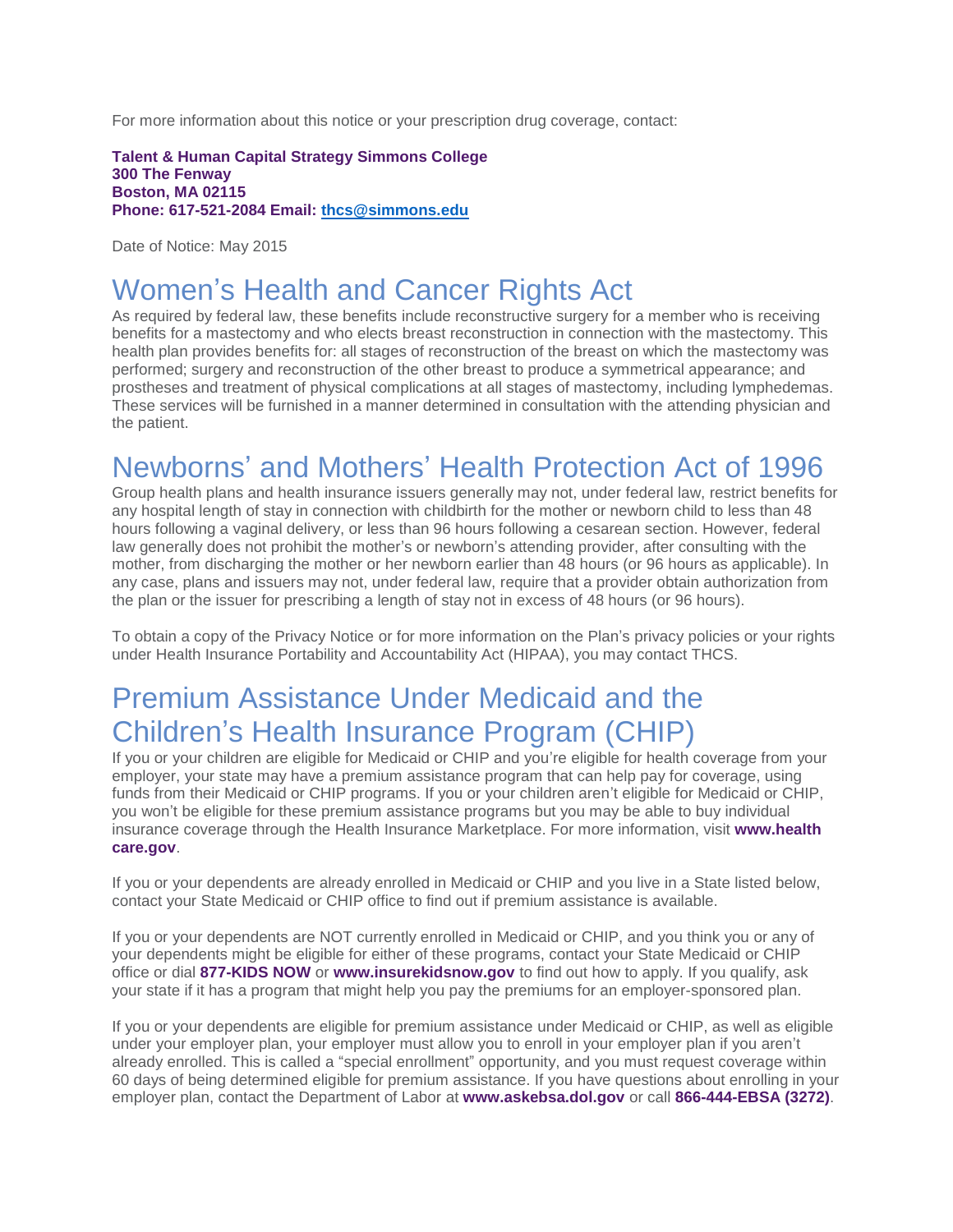If you live in one of the following states, you may be eligible for assistance paying your employer health plan premiums. The following list of states is current as of January 31, 2015. Contact your State for more information on eligibility.

**ALABAMA – Medicaid** Website: **www.myalhipp.com** Phone: **1-855-692-5447**

**ALASKA – Medicaid** Website: **http://health.hss.state.ak.us/dpa/programs/m edicaid/** Phone (Outside of Anchorage): **1-888-318-8890** Phone (Anchorage): **907-269-6529**

**COLORADO – Medicaid** Medicaid Website: **http://www.colorado.gov/hcpf** Medicaid Customer Contact Center: **1-800-221- 3943**

**FLORIDA – Medicaid** Website: **https://www.flmedicaidtplrecovery.com/** Phone: **1-877-357-3268**

**GEORGIA – Medicaid** Website: **http://dch.georgia.gov/** Click on Programs, then Medicaid, then Health Insurance Premium Payment (HIPP) Phone: **1-800-869-1150**

**INDIANA – Medicaid** Website: **http://www.in.gov/fssa** Phone: **1-800-889-9949**

**IOWA – Medicaid** Website: **www.dhs.state.ia.us/hipp/** Phone: **1-888-346-9562**

**KANSAS – Medicaid** Website: **http://www.kdheks.gov/hcf/** Phone: **1-800-792-4884**

**KENTUCKY – Medicaid** Website: **http://chfs.ky.gov/dms/default.htm** Phone: **1-800-635-2570**

**LOUISIANA – Medicaid** Website: **http://www.lahipp.dhh.louisiana.gov** Phone: **1-888-695-2447**

**MAINE – Medicaid**

Website: **http://www.maine.gov/dhhs/ofi/ public-assistance/index.html** Phone: **1-800-977-6740** TTY **1-800-977-6741**

**MASSACHUSETTS – Medicaid and CHIP**

Website: **http://www.mass.gov/MassHealth** Phone: **1-800-462-1120**

**MINNESOTA – Medicaid** Website: **http://www.dhs.state.mn.us/id\_006254** Click on Health Care, then Medical Assistance Phone: **1-800-657-3739**

## **MISSOURI – Medicaid**

Website: **http://www.dss.mo.gov/mhd/ participants/pages/hipp.htm** Phone: **573-751-2005**

**MONTANA – Medicaid** Website: **http://medicaid.mt.gov/member** Phone: **1-800-694-3084**

**NEBRASKA – Medicaid** Website: **www.ACCESSNebraska.ne.gov** Phone: **1-855-632-7633**

**NEVADA – Medicaid** Medicaid Website: **http://dwss.nv.gov/** Medicaid Phone: **1-800-992-0900**

**NEW HAMPSHIRE – Medicaid** Website: **http://www.dhhs.nh.gov/oii/documents/ hippapp.pdf** Phone: **603-271-5218**

## **NEW JERSEY – Medicaid and CHIP**

Medicaid Website: **http://www.state.nj.us/ humanservices/dmahs/clients/medicaid/** Medicaid Phone: **609-631-2392** CHIP Website: **http://www.njfamilycare.org/index. html** CHIP Phone: **1-800-701-0710**